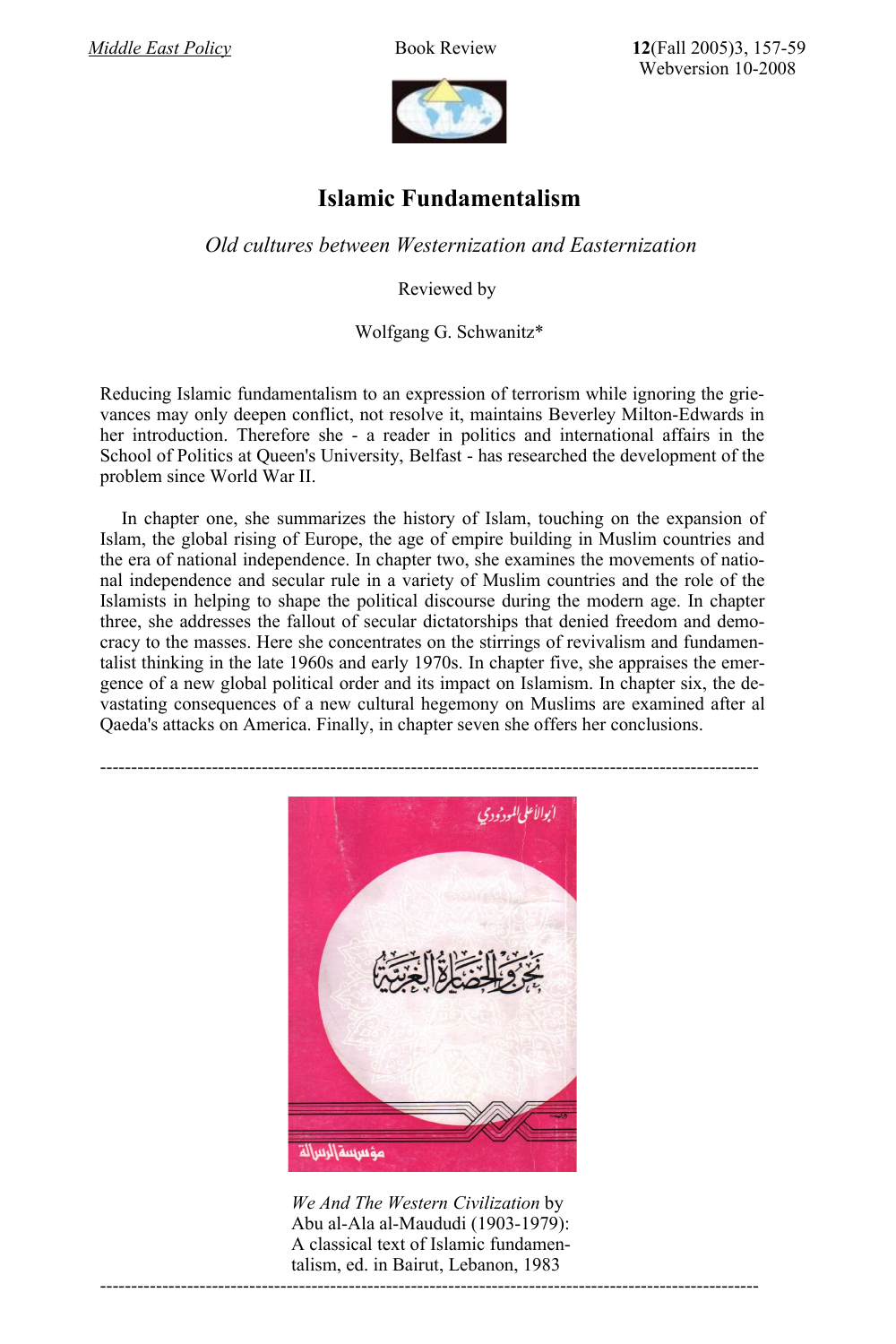Rather than being geographically specific and focusing on the regional heartland of Islam - the Middle East - the focus of her book is the whole Muslim world, the countries where the majority of the population are Muslims. Suffice it to say, during her chosen period of time, since 1945, the citizens of these countries have been subject to a range of forces: foreign rule and occupation, movements for independence, rising nationalism, secularism, growing Islamist tendencies, reform, revolution and repression.

The reader might argue that all these factors were already at work following World War I, and so the reason for taking the end of World War II as a starting point for this study remains unclear. That said, I will discuss three of the author's major insights.

Milton-Edwards, who became known with her book Islamic Politics in Palestine in 1996, leads us to a first major insight for the period after World War II:

"The displacement of secular colonists by the secular nationalist elite that dominated the postindependent and revolutionary regimes of the Muslim world was read as a declaration of war by many Islamic fundamentalists. Islamic principles of governance and rule, through consultation and jurisprudence, were abandoned by the new elites. Instead, they established power through coercion, often by *coups d'état*, and relied heavily, once in power, on the strong arm of the military to quash local opposition and stifle democratic impulses irrespective of their origin. In the name of national populism they promoted 'cults of personality' and ruled the Muslim population with an iron fist. Islam was seen by such figures as an impediment to progress and development. There was little room for the public dimension of faith tied to power in the slavishly interpreted Western models of modernisation, actualised in so many Muslim states during this period. Instead, the faith, its symbols, leaders and institutions, would be swallowed up by the state, leaving its citizens devoid of a voice that was not sanctioned by the 'regime.' Islam was employed to lend legitimacy and potent symbolism in the eyes of the popular mass to tyrannical leaders and despots. The independence of the religious establishment was severely weakened and undermined. Those who dared to oppose the state were thrown in prison, tortured and executed as traitors and enemies of the state. In this 'Brave New World' Islam's activists hid in the shadows, languished in jails without trial and were denounced as obstacles to progress (p. 32)."

Furthermore, Milton-Edwards, who dedicated this study to her mentor, James Piscatori, points out that being modern and Muslim was viewed as an oxymoron. The secular project left little room for Islam. The Muslim past was repudiated, while secular Muslim leaders appealed to their mass publics.

The leaders of such regimes, as she says, also undertook major cultural, educational and political campaigns to "convert" the Muslim masses to the populist anthems of socialism and secular nationalism. This worked on the assumption that Islam threatened the secularist ambition for modernization. Enlightenment thinking, with its emphasis on rationality, the separation of church and state, and democracy, had little room for the representatives of an ancient faith system increasingly regarded as old-fashioned and irrelevant.

 Here comes a second basic insight: this process of exclusion ignored the rich history of Muslim societies characterized by a de facto separation of power between mosque and state.

Finally, the third major insight is this: such societies also reveal evidence of an earlier Muslim acceptance of the doctrines of reason and scientific rationality that the singleminded secularists ignored. For most of these new leaders, unless the fundamentalists were going to support them and walk in their shadow, they were branded as an enemy within, one that would hold back the progress that might be possible for modern Muslim societies in the post-war era.

Milton-Edwards is basically right. The secular nationalists tried to be modern but in an exaggerated manner. Thus, they often acted like copycats while ignoring positive elements from the past of their own lands.